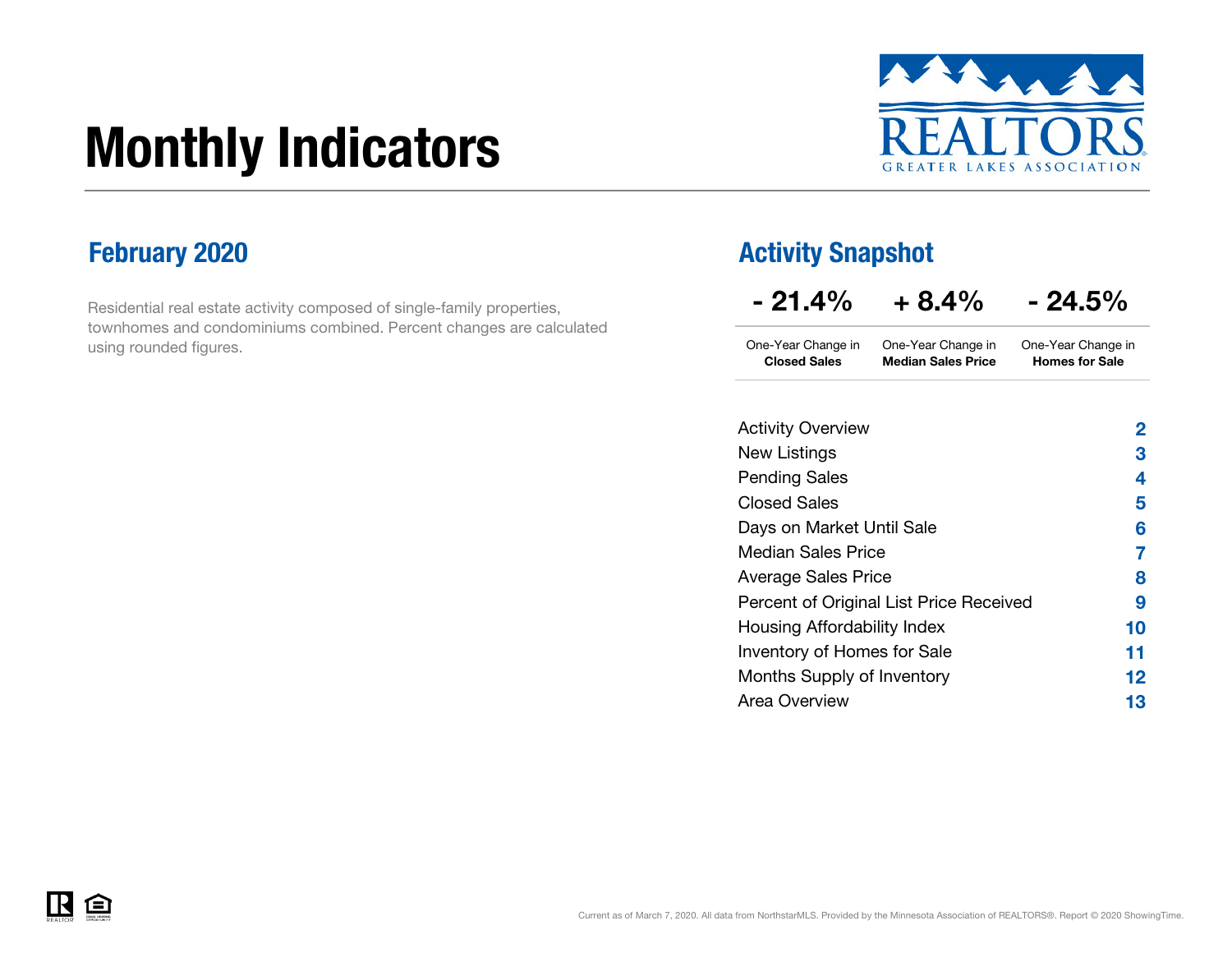### Activity Overview

Key metrics by report month and for year-to-date (YTD) starting from the first of the year.



| <b>Key Metrics</b>           | <b>Historical Sparkbars</b>                  | 2-2019    | 2-2020    | <b>Percent Change</b> |           | <b>YTD 2019 YTD 2020</b> | Percent Change |
|------------------------------|----------------------------------------------|-----------|-----------|-----------------------|-----------|--------------------------|----------------|
| <b>New Listings</b>          | 2-2017<br>2-2018<br>2-2020<br>2-2019         | 373       | 348       | $-6.7%$               | 704       | 634                      | $-9.9%$        |
| <b>Pending Sales</b>         | 2-2017<br>$2 - 2018$<br>2-2019<br>2-2020     | 247       | 248       | $+0.4%$               | 466       | 478                      | $+2.6%$        |
| <b>Closed Sales</b>          | 2-2017<br>2-2018<br>2-2019<br>2-2020         | 210       | 165       | $-21.4%$              | 400       | 375                      | $-6.3%$        |
| <b>Days on Market</b>        | 2-2017<br>$2 - 2018$<br>2-2019<br>2-2020     | 85        | 95        | $+11.8%$              | 89        | 85                       | $-4.5%$        |
| <b>Median Sales Price</b>    | $2 - 2017$<br>$2 - 2018$<br>2-2019<br>2-2020 | \$166,000 | \$180,000 | $+8.4%$               | \$167,538 | \$175,000                | $+4.5%$        |
| <b>Avg. Sales Price</b>      | 2-2017<br>2-2018<br>2-2019<br>2-2020         | \$202,628 | \$214,296 | $+5.8%$               | \$212,367 | \$212,396                | $+0.0%$        |
| Pct. of Orig. Price Received | 2-2017<br>$2 - 2018$<br>2-2019<br>2-2020     | 93.3%     | 92.3%     | $-1.1%$               | 92.9%     | 93.3%                    | $+0.4%$        |
| <b>Affordability Index</b>   | 2-2017<br>$2 - 2018$<br>2-2019<br>$2 - 2020$ | 161       | 163       | $+1.2%$               | 159       | 167                      | $+5.0%$        |
| <b>Homes for Sale</b>        | $2 - 2020$<br>2-2017<br>$2 - 2018$<br>2-2019 | 1,524     | 1,151     | $-24.5%$              |           |                          |                |
| <b>Months Supply</b>         | 2-2017<br>$2 - 2018$<br>2-2019<br>2-2020     | 3.8       | 2.9       | $-23.7%$              |           |                          |                |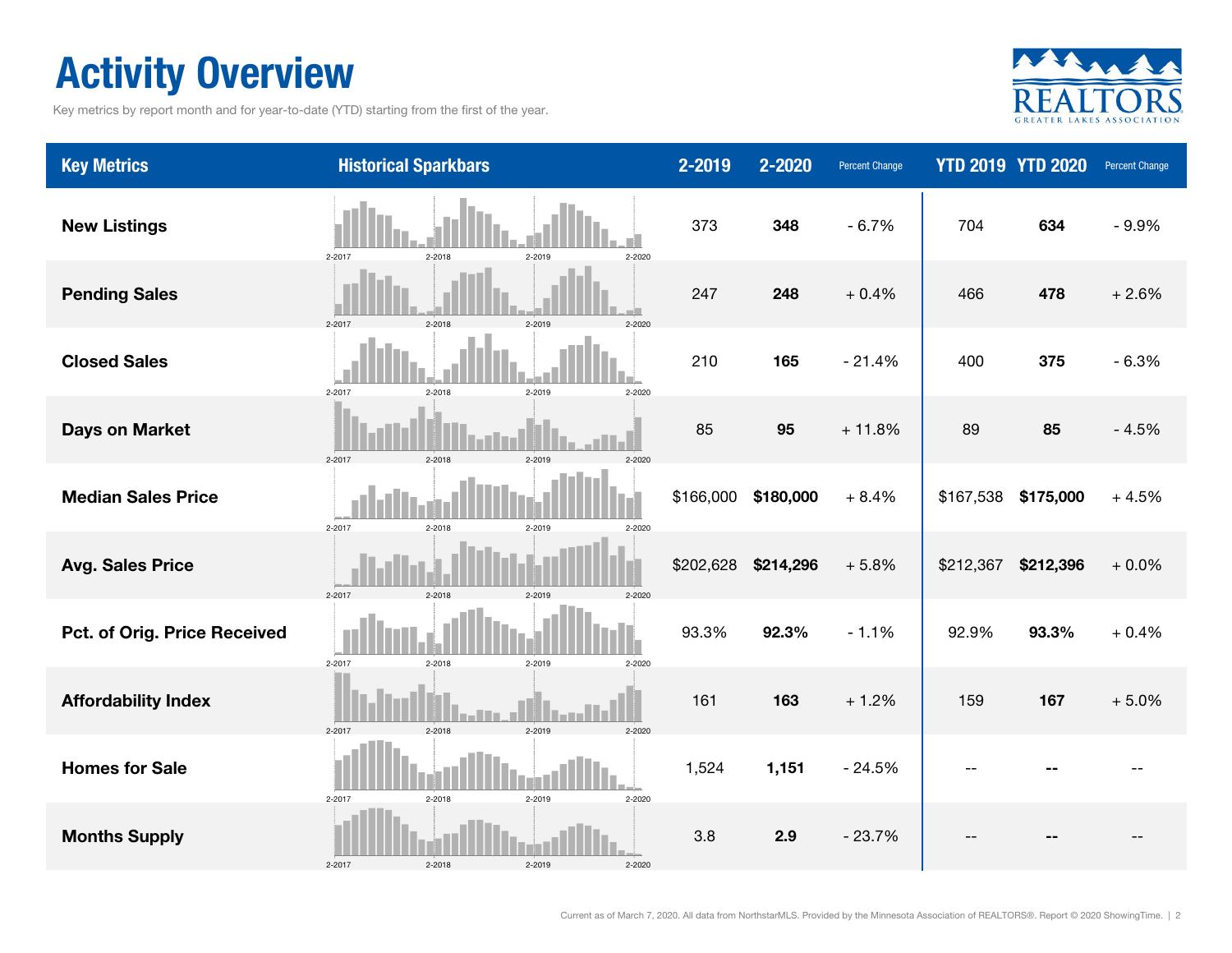### New Listings

A count of the properties that have been newly listed on the market in a given month.





| <b>New Listings</b> |     | <b>Prior Year</b> | <b>Percent Change</b> |
|---------------------|-----|-------------------|-----------------------|
| March 2019          | 519 | 651               | -20.3%                |
| April 2019          | 691 | 606               | $+14.0%$              |
| May 2019            | 886 | 969               | $-8.6%$               |
| June 2019           | 865 | 832               | $+4.0%$               |
| <b>July 2019</b>    | 756 | 743               | $+1.7%$               |
| August 2019         | 662 | 698               | $-5.2%$               |
| September 2019      | 564 | 520               | $+8.5%$               |
| October 2019        | 443 | 414               | $+7.0%$               |
| November 2019       | 246 | 257               | $-4.3%$               |
| December 2019       | 158 | 182               | -13.2%                |
| January 2020        | 286 | 331               | -13.6%                |
| February 2020       | 348 | 373               | $-6.7\%$              |
| 12-Month Avg        | 535 | 548               | $-2.4\%$              |

#### Historical New Listings by Month

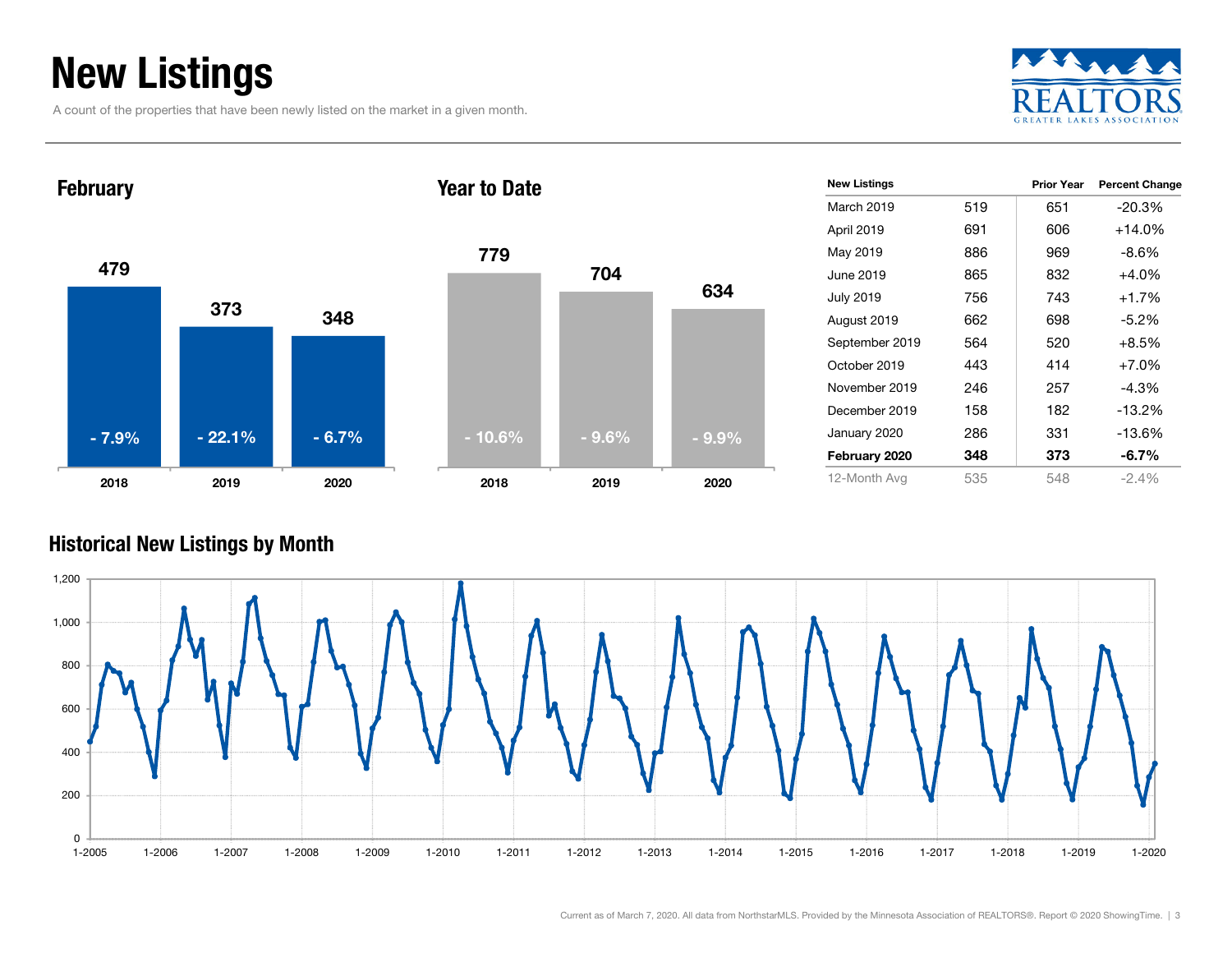### Pending Sales

A count of the properties on which offers have been accepted in a given month.





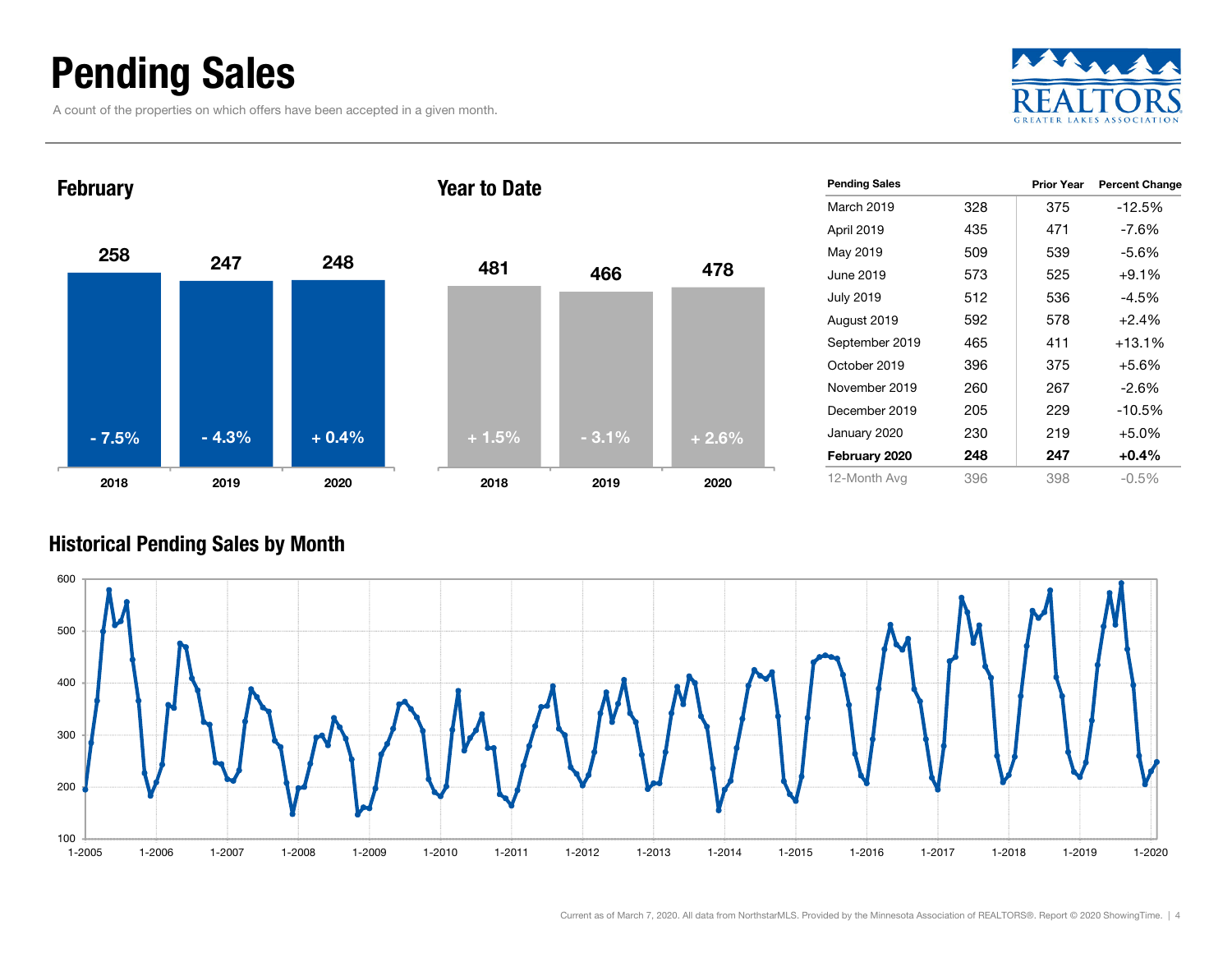### Closed Sales

A count of the actual sales that closed in a given month.





| <b>Closed Sales</b> |     | <b>Prior Year</b> | <b>Percent Change</b> |
|---------------------|-----|-------------------|-----------------------|
| March 2019          | 251 | 281               | $-10.7%$              |
| April 2019          | 305 | 340               | $-10.3%$              |
| May 2019            | 483 | 484               | $-0.2\%$              |
| June 2019           | 525 | 605               | $-13.2%$              |
| <b>July 2019</b>    | 523 | 496               | $+5.4%$               |
| August 2019         | 616 | 638               | $-3.4\%$              |
| September 2019      | 531 | 470               | $+13.0%$              |
| October 2019        | 463 | 479               | $-3.3\%$              |
| November 2019       | 396 | 354               | $+11.9%$              |
| December 2019       | 266 | 257               | $+3.5%$               |
| January 2020        | 210 | 190               | $+10.5%$              |
| February 2020       | 165 | 210               | $-21.4%$              |
| 12-Month Avg        | 395 | 400               | -1.3%                 |

#### Historical Closed Sales by Month

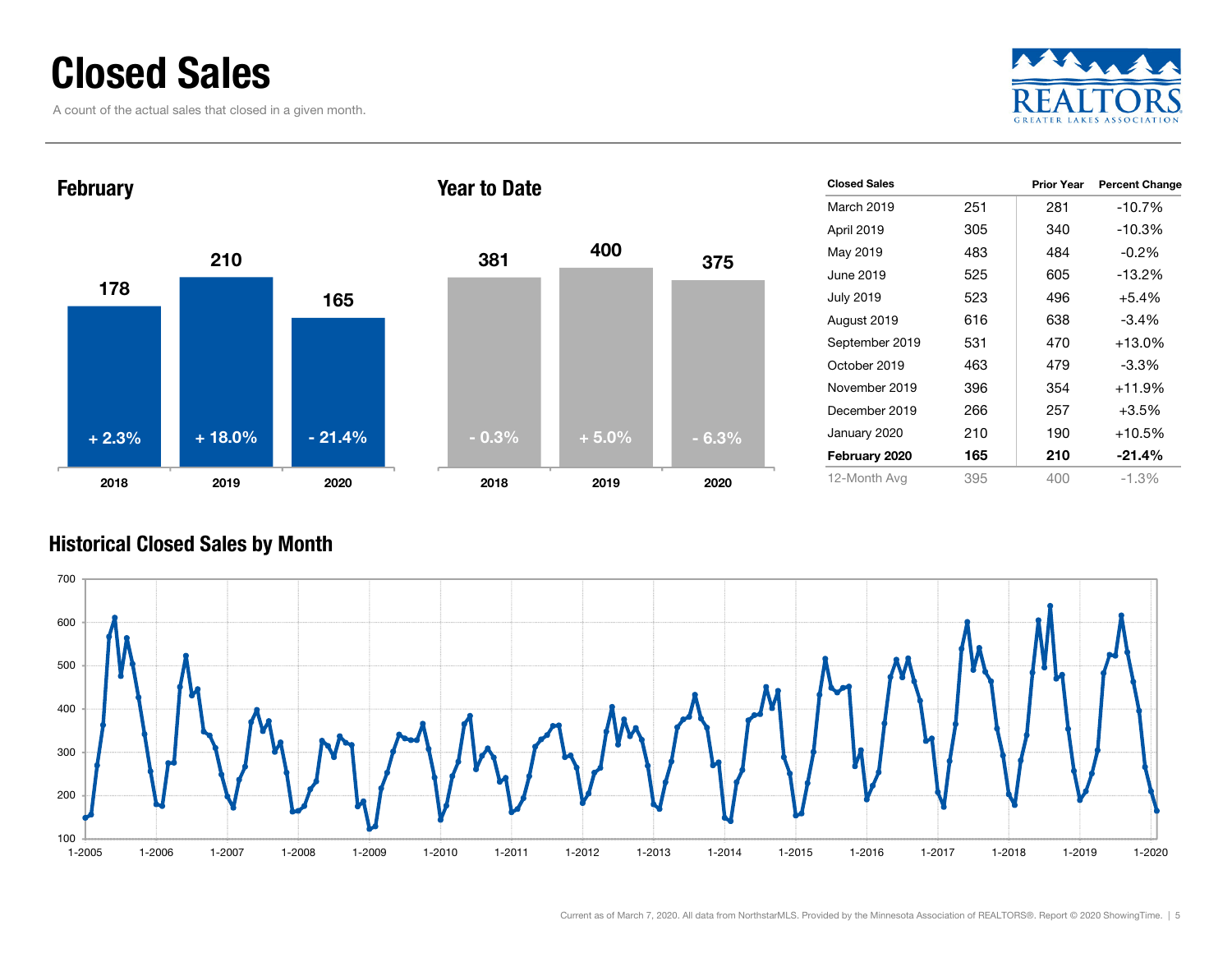### Days on Market Until Sale

Average number of days between when a property is listed and when an offer is accepted in a given month.





#### Historical Days on Market Until Sale by Month

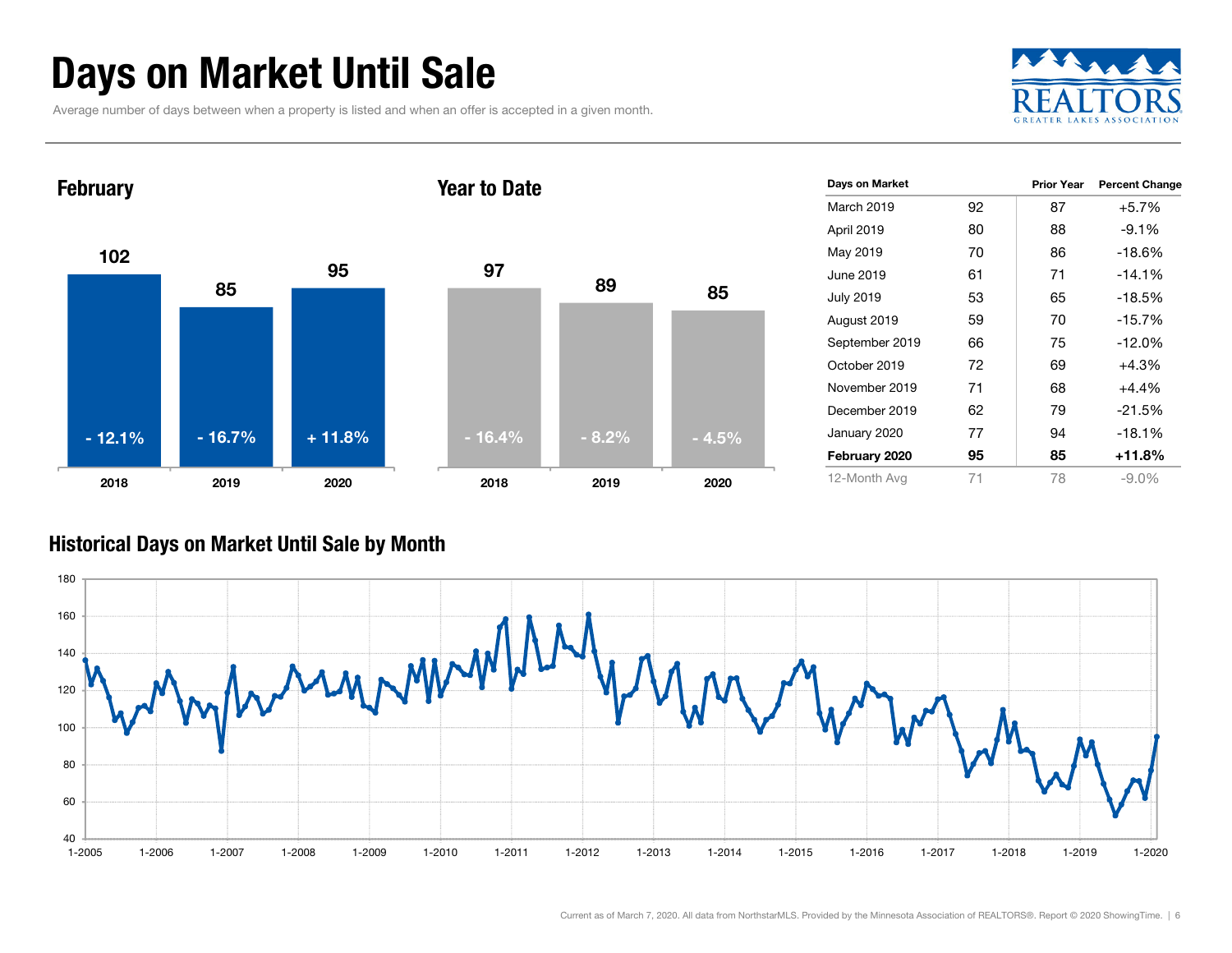### Median Sales Price

Point at which half of the sales sold for more and half sold for less, not accounting for seller concessions, in a given month.



#### February





| <b>Median Sales Price</b> |           | <b>Prior Year</b> | <b>Percent Change</b> |
|---------------------------|-----------|-------------------|-----------------------|
| March 2019                | \$179,400 | \$166,000         | $+8.1%$               |
| April 2019                | \$196,450 | \$179,900         | $+9.2%$               |
| May 2019                  | \$204,950 | \$195,000         | $+5.1%$               |
| June 2019                 | \$201,000 | \$200,000         | $+0.5%$               |
| <b>July 2019</b>          | \$207,000 | \$190,000         | $+8.9%$               |
| August 2019               | \$199,900 | \$189,900         | $+5.3%$               |
| September 2019            | \$198,500 | \$187,500         | $+5.9%$               |
| October 2019              | \$210,538 | \$189,450         | $+11.1%$              |
| November 2019             | \$187,400 | \$180,000         | $+4.1\%$              |
| December 2019             | \$177,500 | \$175,450         | $+1.2%$               |
| January 2020              | \$171,750 | \$172,700         | $-0.6%$               |
| February 2020             | \$180,000 | \$166,000         | $+8.4%$               |
| 12-Month Avg              | \$192,866 | \$182,658         | $+5.6%$               |

#### Historical Median Sales Price by Month

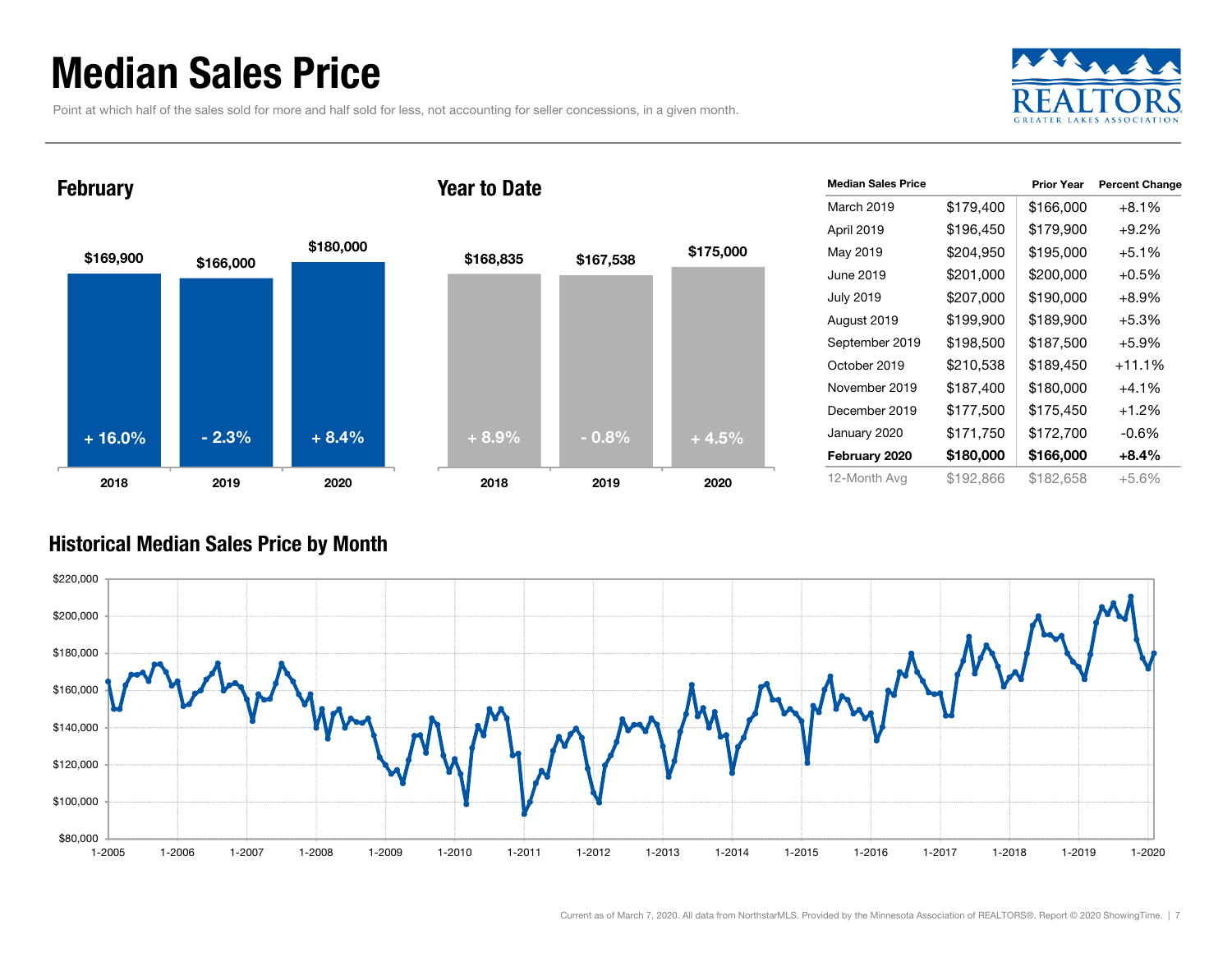### Average Sales Price

Average sales price for all closed sales, not accounting for seller concessions, in a given month.



**February** 





| Avg. Sales Price |           | <b>Prior Year</b> | <b>Percent Change</b> |
|------------------|-----------|-------------------|-----------------------|
| March 2019       | \$218,809 | \$186,737         | $+17.2%$              |
| April 2019       | \$219,292 | \$224,033         | $-2.1\%$              |
| May 2019         | \$234,116 | \$247,345         | $-5.3%$               |
| June 2019        | \$236,177 | \$237,870         | $-0.7%$               |
| <b>July 2019</b> | \$238,597 | \$230,034         | $+3.7%$               |
| August 2019      | \$240,064 | \$236,642         | $+1.4%$               |
| September 2019   | \$245,882 | \$227,286         | $+8.2%$               |
| October 2019     | \$255,083 | \$216,390         | $+17.9%$              |
| November 2019    | \$220,821 | \$224,559         | $-1.7\%$              |
| December 2019    | \$238,688 | \$205,597         | $+16.1%$              |
| January 2020     | \$210,889 | \$223,029         | $-5.4%$               |
| February 2020    | \$214,296 | \$202,628         | $+5.8%$               |
| 12-Month Avg     | \$231,059 | \$221,846         | $+4.2%$               |

#### Historical Average Sales Price by Month

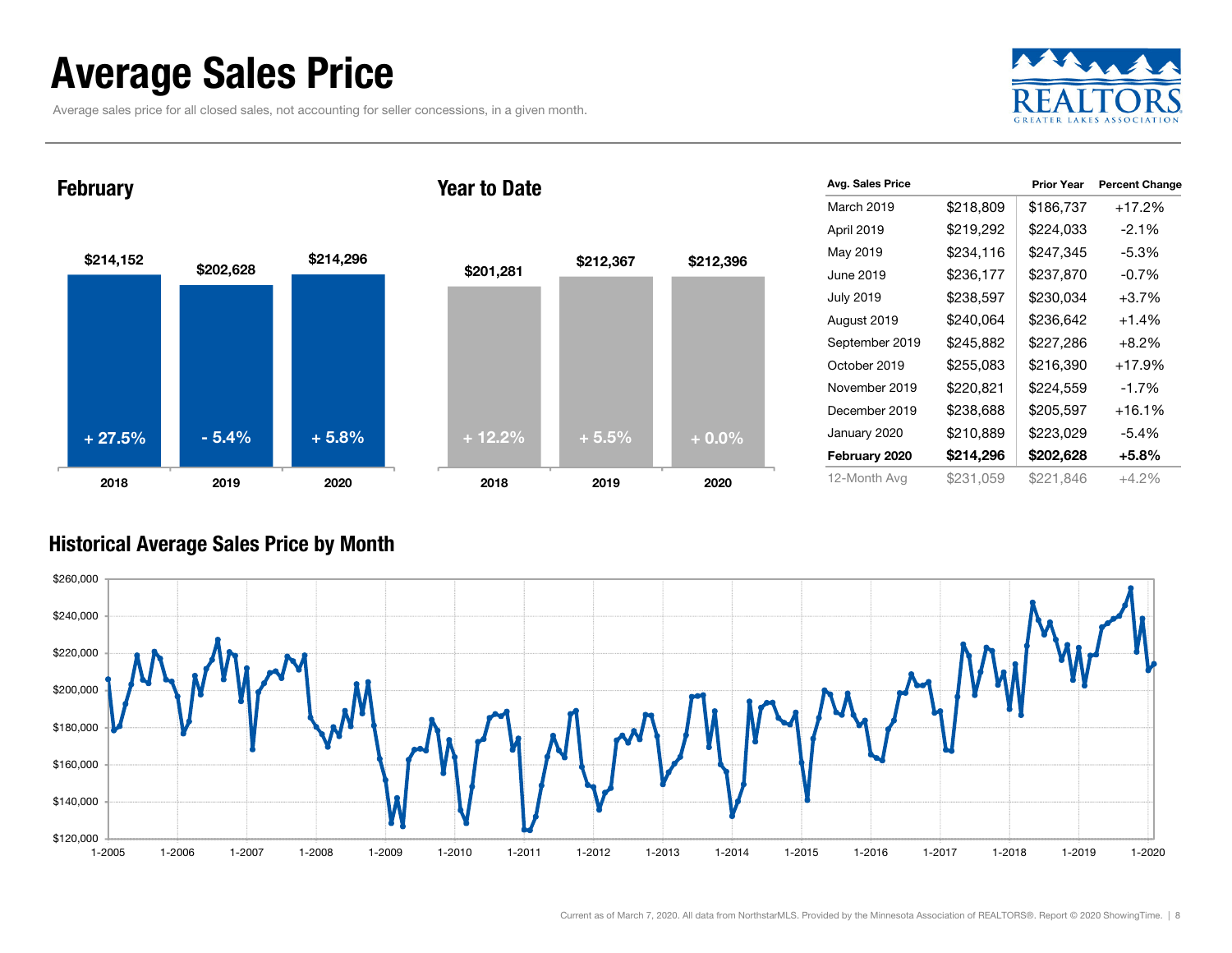### Percent of Original List Price Received

Percentage found when dividing a property's sales price by its original list price, then taking the average for all properties sold in a given month, not accounting for seller concessions.





| Pct. of Orig. Price Received |       | <b>Prior Year</b> | <b>Percent Change</b> |
|------------------------------|-------|-------------------|-----------------------|
| March 2019                   | 94.8% | 94.2%             | $+0.6%$               |
| April 2019                   | 95.3% | 94.8%             | $+0.5%$               |
| May 2019                     | 96.4% | 95.5%             | $+0.9%$               |
| June 2019                    | 96.3% | 95.8%             | $+0.5%$               |
| <b>July 2019</b>             | 96.0% | 96.1%             | $-0.1%$               |
| August 2019                  | 95.6% | 95.0%             | $+0.6\%$              |
| September 2019               | 94.2% | 94.5%             | $-0.3%$               |
| October 2019                 | 93.7% | 94.1%             | $-0.4%$               |
| November 2019                | 93.5% | 93.6%             | $-0.1%$               |
| December 2019                | 94.3% | 93.1%             | $+1.3%$               |
| January 2020                 | 94.0% | 92.5%             | $+1.6%$               |
| February 2020                | 92.3% | 93.3%             | $-1.1\%$              |
| 12-Month Avg                 | 94.7% | 94.4%             | $+0.3%$               |

#### Historical Percent of Original List Price Received by Month

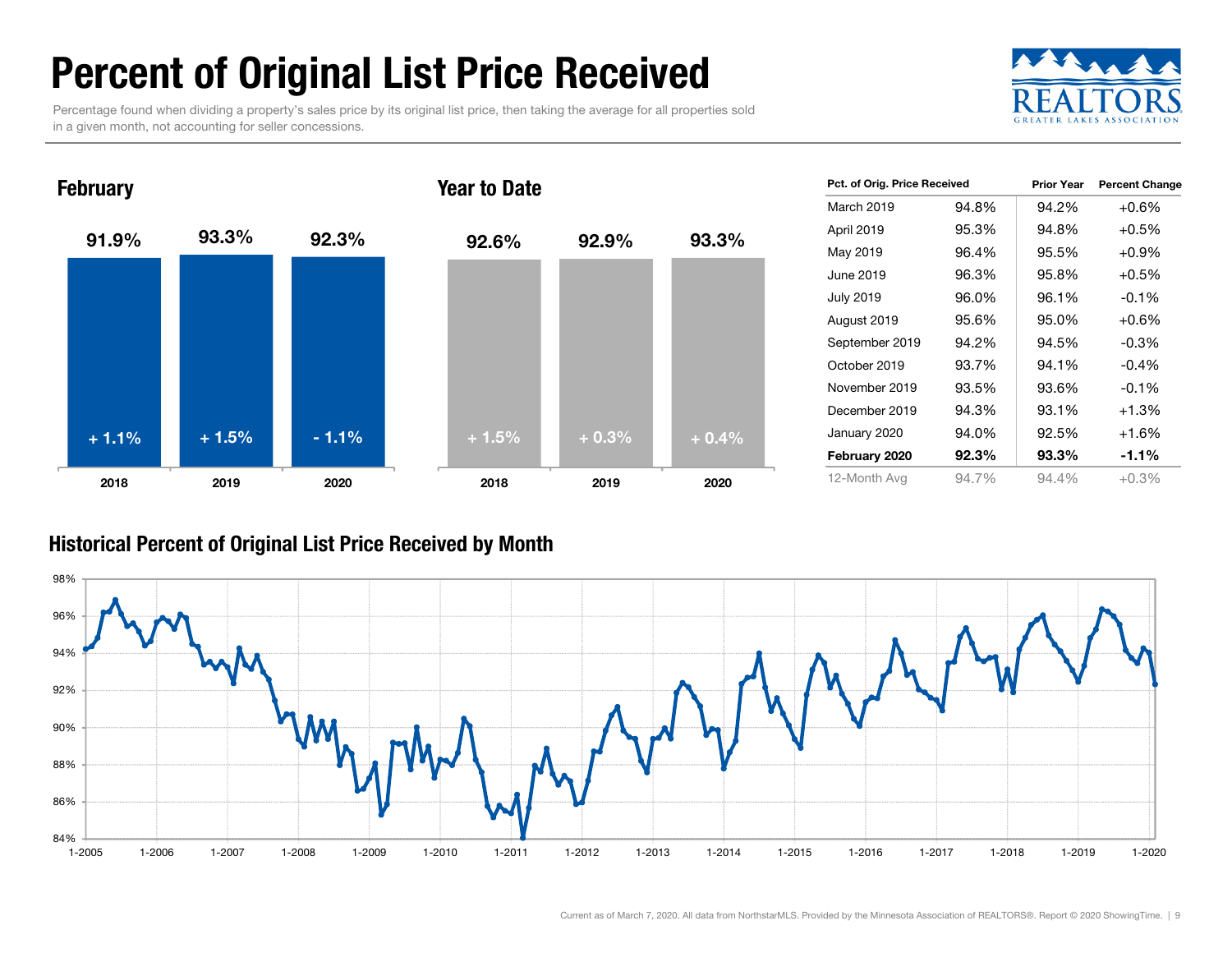## Housing Affordability Index

This index measures housing affordability for the region. For example, an index of 120 means the median household income is 120% of what is necessary to qualify for the median-priced home under prevailing interest rates. A higher number means greater affordability.





| <b>Affordability Index</b> |     | <b>Prior Year</b> | <b>Percent Change</b> |
|----------------------------|-----|-------------------|-----------------------|
| March 2019                 | 150 | 160               | $-6.3%$               |
| April 2019                 | 138 | 145               | $-4.8%$               |
| May 2019                   | 132 | 134               | $-1.5%$               |
| June 2019                  | 135 | 131               | $+3.1%$               |
| <b>July 2019</b>           | 134 | 138               | $-2.9%$               |
| August 2019                | 145 | 137               | $+5.8%$               |
| September 2019             | 144 | 134               | $+7.5%$               |
| October 2019               | 137 | 126               | $+8.7%$               |
| November 2019              | 151 | 135               | $+11.9%$              |
| December 2019              | 159 | 150               | $+6.0%$               |
| January 2020               | 169 | 153               | $+10.5%$              |
| February 2020              | 163 | 161               | $+1.2%$               |
| 12-Month Avg               | 146 | 142               | $+2.8%$               |

#### Historical Housing Affordability Index by Mont h

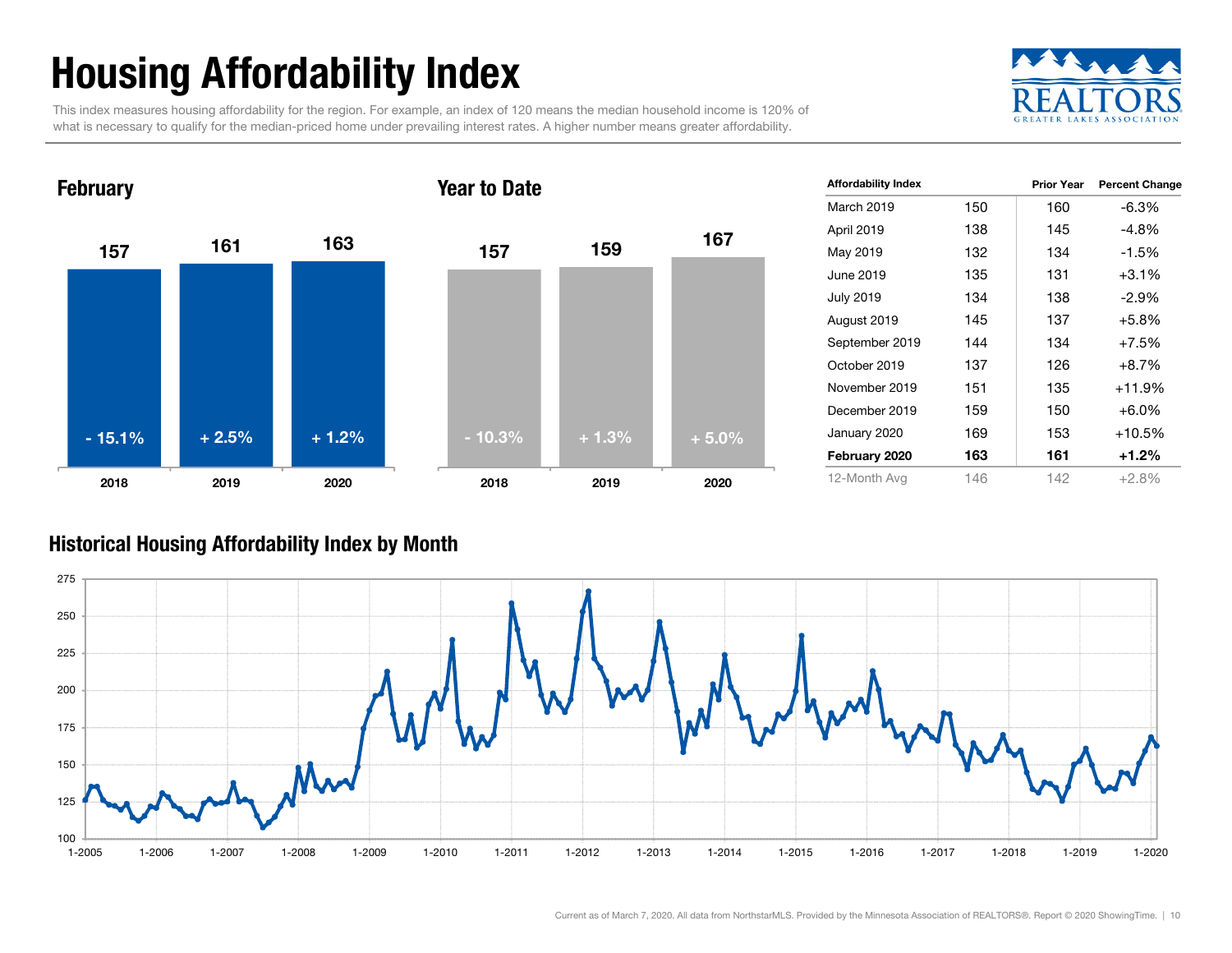### Inventory of Homes for Sale

The number of properties available for sale in active status at the end of a given month.





#### Historical Inventory of Homes for Sale by Month

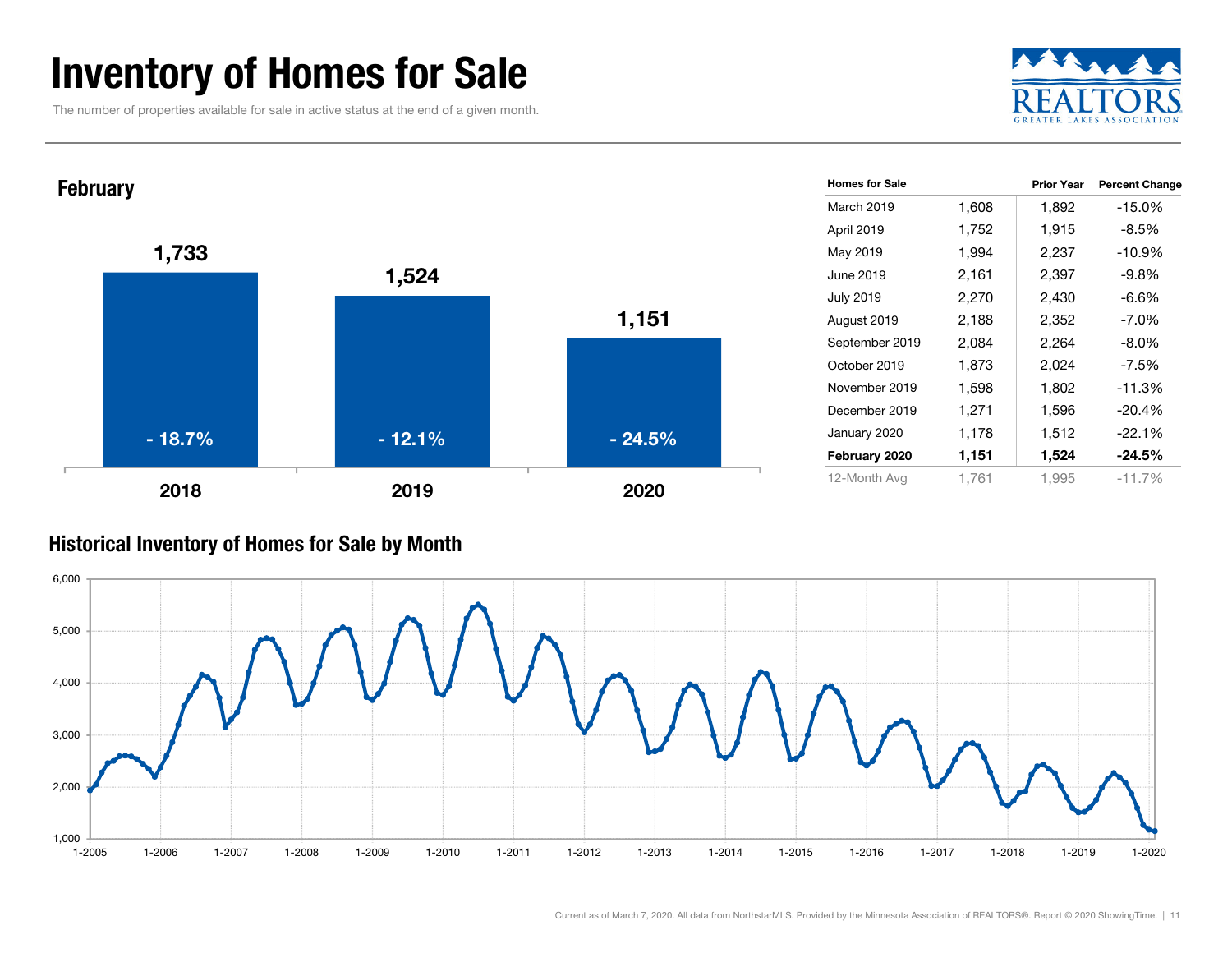### Months Supply of Inventory

The inventory of homes for sale at the end of a given month, divided by the average monthly pending sales from the last 12 months.





#### Historical Months Supply of Inventory by Month